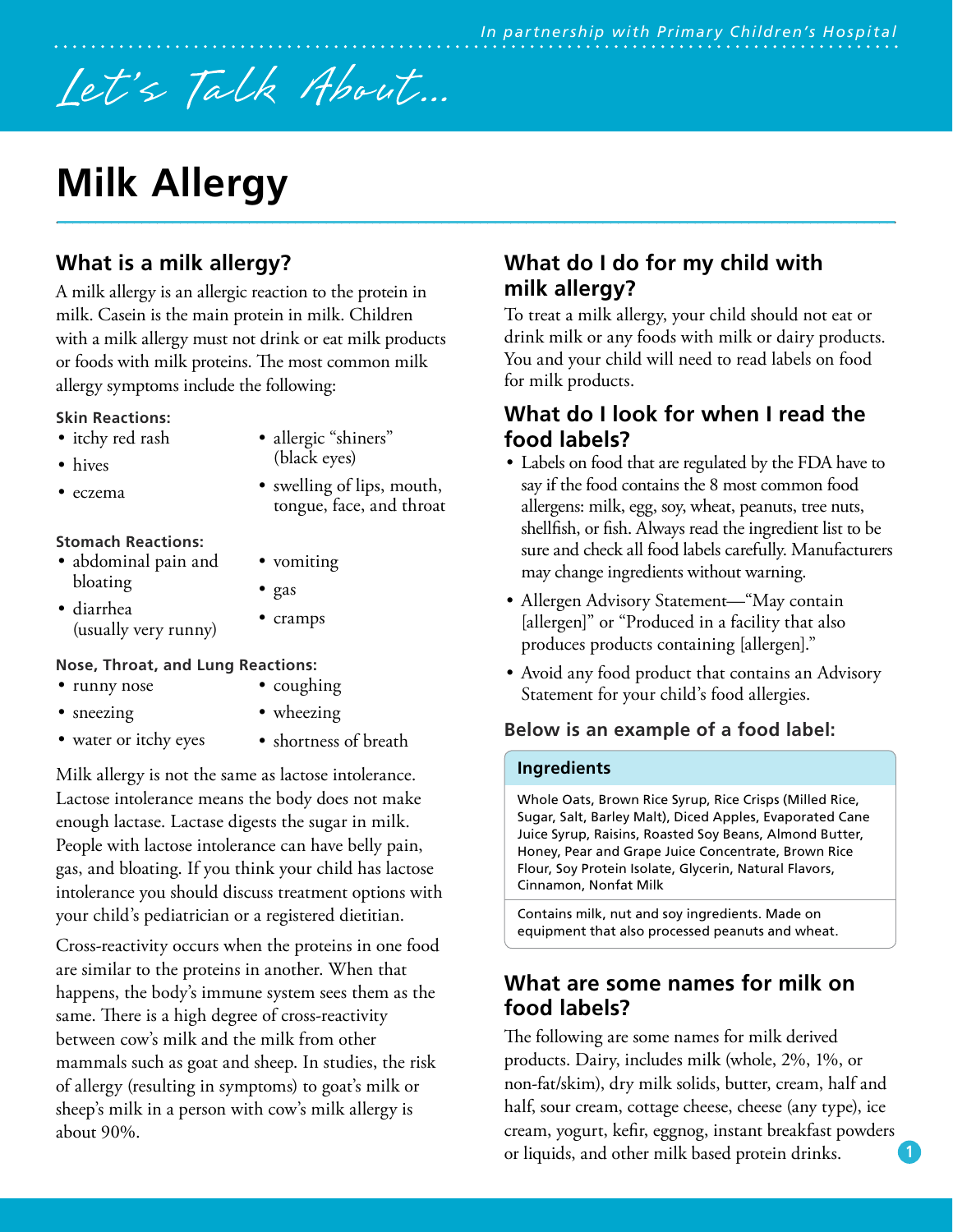| Ingredients that contain milk |                           |                             |  |  |  |
|-------------------------------|---------------------------|-----------------------------|--|--|--|
| Artificial butter<br>flavor   | Dairy                     | Milk protein<br>hydrolysate |  |  |  |
| <b>Butter fat</b>             | Diacetyl                  | Protein<br>hydrolysate      |  |  |  |
| <b>Butter milk</b>            | Ghee                      | Rennet casein               |  |  |  |
| <b>Butter oil</b>             | Lactaglobulin             | Tagatose                    |  |  |  |
| Casein                        | Lactalbumin               | Whey                        |  |  |  |
| Caseinates<br>(in all forms)  | Lactoalbumin<br>phosphate | Whey hydrolysate            |  |  |  |
| Cheese                        | Lactoferrin               |                             |  |  |  |
| Cream                         | Lactose                   |                             |  |  |  |

"Non-dairy" foods may still contain milk proteins, so take time to read labels. Many packaged meals, vegetables, gravies, sauces, soups, and salad mixes contain milk. Current U.S. food labeling regulations allow for an item to be labeled as "non-dairy" on the package. A food can be labeled non-dairy even if it has casein in it, a milk protein. The ingredient statement on non-dairy products will list "casein" or "caseinates" and the word "milk" if it is an ingredient.

Always read the label for milk and milk products.

### **Will my child get enough nutrients by avoiding milk?**

Milk provides a good source of many nutrients essential for your child's growth and bone development. This is especially important during peak growth periods.

| <b>Nutrient's lost when</b><br>avoiding milk                           | <b>Suggested alternate</b><br>sources<br>(if not allergic)                                                                                                                      |
|------------------------------------------------------------------------|---------------------------------------------------------------------------------------------------------------------------------------------------------------------------------|
| Protein, Calcium,<br>Riboflavin, Phosphorus,<br>Vitamins A, D, and B12 | Increase other protein<br>foods: eat fish, poultry,<br>legumes, eggs (if safe for<br>your child), fortified milk<br>substitutes; leafy greens,<br>nuts, calcium-fortified foods |

## **How can I help my child get the right nutrients?**

You will need to choose foods with care to replace the essential nutrients lost by avoiding milk. Meats, poultry, eggs, fish, nuts and legumes can easily provide needed protein. However, to replace calcium, your child may need to consume a lot of non-dairy food sources containing calcium. This may be more than a young child is capable of eating.

Many non-dairy sources of calcium are not foods that are favorites of most children. For example, 1 cup of leafy greens contains as much calcium as 4 ounces of milk. A child who needs 500 milligrams of calcium daily would need to eat as much as 4 cups of leafy greens to meet the need. The likelihood of a child eating that much is very small. You and your child will need to read labels carefully to find a variety of calcium-fortified foods.

You may be able to use milk alternatives as an acceptable substitute if your child is over one-year-old. Examples include:

- Soy milk
- Fortified rice milk
- Fortified grain or seed milks (hemp milk, oat milk, flax milk)
- Fortified nut milks (almond or cashew milk)
- Fortified coconut milk
- Fortified pea protein based milk

Any of these milk substitutes can be used, if tolerated. Make sure they are a good source of calcium and additional nutrients. A substitute for a glass of milk will have 30% calcium and 8 grams of protein per 8 ounce serving. Review the nutrition information on the package to check for the amount of nutrients.

Calcium fortified juices will provide additional calcium but are not a good source of other nutrients.

In some cases, you may need to give your child dietary supplements. However, if your child is at an age when a specialized milk-free formula is a large part of the daily diet, supplementation may not be necessary.

## **How do I substitute milk in recipes?**

There are many milk alternatives based with nuts, legumes, seeds, peas, and grains. Many are available in original (plain), unsweetened, vanilla, and chocolate flavors. Generally, the unsweetened and unflavored versions work best in recipes and can be substituted 1-for-1 in recipes.

When cooking, you can substitute non-dairy margarine or oils (in equal amounts) for butter.

Soy-based, coconut-based, almond and cashew-based, and pea-based cheese, yogurt, sour cream, and cream cheese products are available. Be sure to check the ingredient list as some products, especially cheese, may still have casein in them.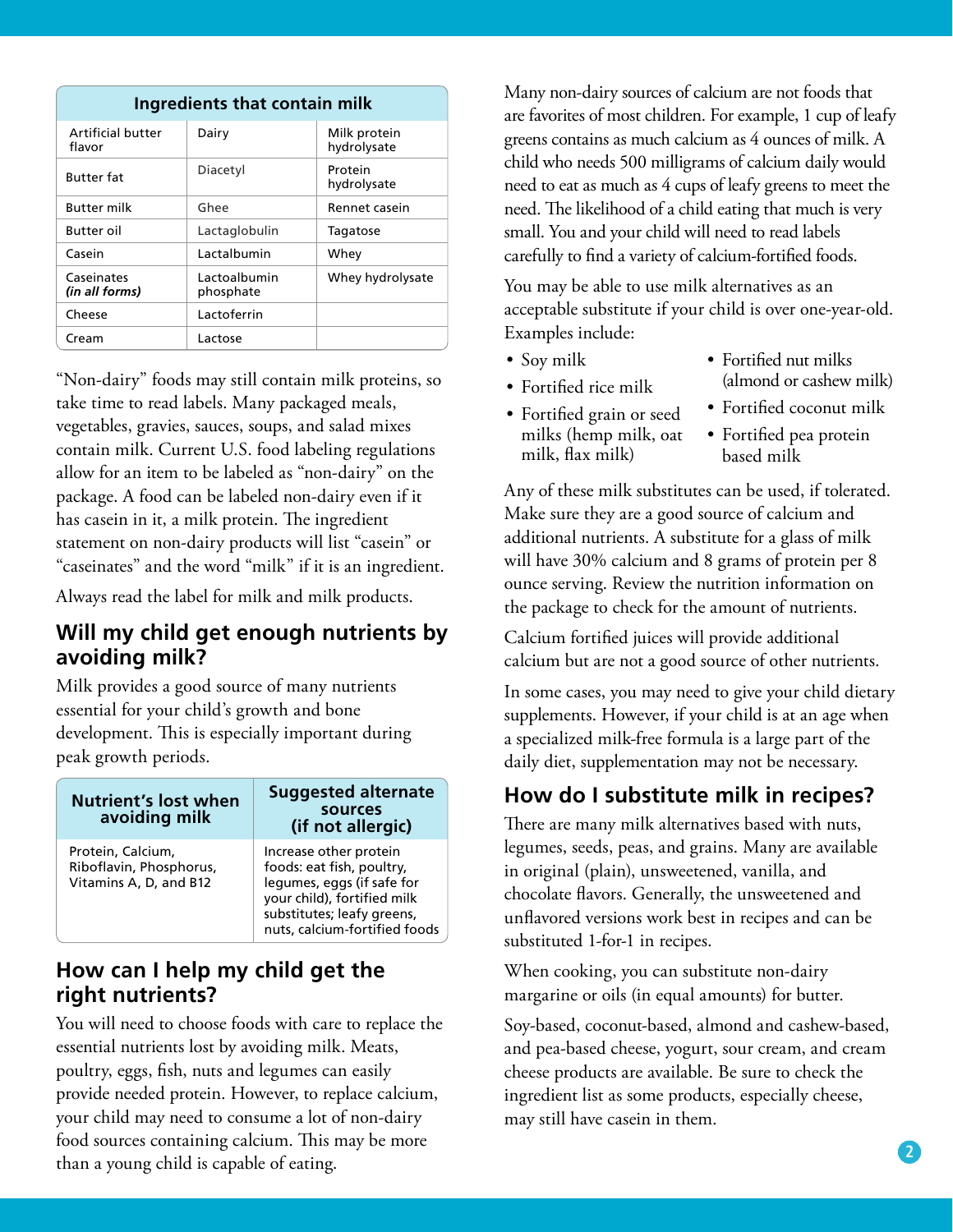#### **Below are tables of foods allowed and foods to avoid:**

| Foods your child<br>can eat<br>(No milk)                                                                                                                          | Foods your child<br>should NOT eat<br>(Contain milk)                                                                                                                                                                               | Foods your child<br>can eat<br>(No milk)                                                                                                                                                                         | Foods your child<br>should NOT eat<br>(Contain milk)                                                                                                                                                                              |  |
|-------------------------------------------------------------------------------------------------------------------------------------------------------------------|------------------------------------------------------------------------------------------------------------------------------------------------------------------------------------------------------------------------------------|------------------------------------------------------------------------------------------------------------------------------------------------------------------------------------------------------------------|-----------------------------------------------------------------------------------------------------------------------------------------------------------------------------------------------------------------------------------|--|
| <b>Beverages and Formula</b>                                                                                                                                      |                                                                                                                                                                                                                                    | <b>Vegetables</b>                                                                                                                                                                                                |                                                                                                                                                                                                                                   |  |
| • All carbonated drinks<br>• Fruit juices<br>• Punch<br>$\bullet$ Tea<br><b>Non-Dairy Beverages:</b><br>• Almond milk<br>• Cashew milk<br>• Coconut milk or water | All milk or milk products<br>such as:<br>• Buttermilk<br>• Condensed milk<br>• Dry skim milk powder, milk<br>solids, or milk proteins<br>• Evaporated milk<br>• Goats milk                                                         | • All baby vegetables without<br>milk products<br>• All fresh vegetables<br>• Canned or frozen<br>vegetables without<br>milk products                                                                            | • All baby vegetables<br>with milk<br>• Breaded vegetables<br>• Buttered vegetables<br>• Creamed vegetables<br>• Frozen french fries with milk<br>• Instant potatoes<br>• Vegetable products<br>with milk                         |  |
| $\bullet$ Flax milk                                                                                                                                               | • Hot chocolate<br>$\bullet$ Kefir                                                                                                                                                                                                 |                                                                                                                                                                                                                  | <b>Breads, Cereals and Pasta</b>                                                                                                                                                                                                  |  |
| • Hemp milk<br>• Pea protein milk<br>• Rice milk<br>• Soy milk<br><b>Infant/Pediatric Formulas:</b><br>• Hypoallergenic Formula<br>• Soy formulas                 | • Lactose-Free Milk<br>• Lowfat milk<br>• Malted milk<br>$\bullet$ Nido®<br>• Ovaltine<br>$\bullet$ Skim milk<br>• Whole milk<br><b>Infant/Pediatric formulas</b><br>with milk<br><b>Non-Dairy Beverages:</b><br>• Coffee creamers | • Breads and rolls made<br>without milk or dairy<br>products.<br>• French bread<br>• Hot cereals<br>• Cold Cereals not<br>containing milk<br>• Crackers:<br>• Graham crackers<br>• Oyster crackers<br>• Pretzels | • Commercial breads, rolls,<br>cereal, crackers made with<br>milk or dairy<br>• English muffins<br>(read label)<br>• Instant cream-of-wheat or<br>oatmeal with milk<br>• Prepared Mixes:<br>• Biscuits<br>• Muffins<br>• Pancakes |  |
| <b>Dairy Products</b>                                                                                                                                             |                                                                                                                                                                                                                                    | • Saltines                                                                                                                                                                                                       | • Waffles                                                                                                                                                                                                                         |  |
| • None                                                                                                                                                            | • Cheeses<br>• Cottage cheese<br>• Cream<br>• Cream solids                                                                                                                                                                         | • Pasta and Starches:<br>• Noodles<br>(wheat and rice based)<br>• Rice<br>• Whole Grains                                                                                                                         | • Crackers containing milk:<br>• Club-type crackers<br>• Flavored graham crackers<br>• Zweiback® crackers                                                                                                                         |  |
| • Custard<br>• Frozen yogurt                                                                                                                                      |                                                                                                                                                                                                                                    | <b>Soups</b>                                                                                                                                                                                                     |                                                                                                                                                                                                                                   |  |
|                                                                                                                                                                   | • Half-and-half<br>• Ice cream<br>• Nacho cheese<br>• Natural or processed                                                                                                                                                         | • Clear soups and consommés<br>• Commercial soups without<br>milk (read label carefully)<br>• Homemade soups                                                                                                     | • Any soups with milk<br>• Chowders<br>• Commercial creamed soups                                                                                                                                                                 |  |
| Nougat                                                                                                                                                            |                                                                                                                                                                                                                                    | <b>Fats</b>                                                                                                                                                                                                      |                                                                                                                                                                                                                                   |  |
| <b>Eggs, Meats, Fish and Poultry</b>                                                                                                                              | • Pudding<br>• Sour cream (inc. imitation)<br>• Velveeta® cheese<br>• Whipping cream<br>• Yogurt                                                                                                                                   | $\bullet$ Bacon<br>• Coconut butters or oil<br>• Margarine and dressings<br>without milk<br>• Vegetable oils<br>• Vegetable shortening                                                                           | • Butter<br>• Cream<br>• Cream cheese<br>$\bullet$ Ghee<br>• Margarine and dressings<br>containing milk                                                                                                                           |  |
| • All plain eggs, beef,                                                                                                                                           | • Creamed or breaded                                                                                                                                                                                                               | <b>Desserts</b>                                                                                                                                                                                                  |                                                                                                                                                                                                                                   |  |
| chicken, fish, ham, turkey,<br>lamb, veal and pork<br>• Baby foods without milk<br>products                                                                       | meats, fish or chicken<br>• Hotdogs with milk solids<br>• Luncheon meats or cold<br>cuts with milk solids<br>• Omelets with cheese or milk<br>• Sausages<br>• Souffle's                                                            | • Angel food cake<br>• Frozen fruit bars<br>• Fruit and flavored water ices<br>• Hard candy<br>• Homemade treats with<br>no milk<br>• Gelatin                                                                    | • Commercial cakes, cookies,<br>donuts, or mixes with milk<br>• Custard<br>• Frozen yogurt<br>• Ice cream made with milk<br>• Pie crust with butter or<br>margarine                                                               |  |
| <b>Fruits</b>                                                                                                                                                     |                                                                                                                                                                                                                                    | • Most fruit roll-ups and                                                                                                                                                                                        | • Pudding                                                                                                                                                                                                                         |  |
| • All baby fruit without milk<br>products<br>• All fresh fruits<br>• Canned and frozen fruits<br>without milk products                                            | • All baby fruits with milk<br>• Canned or frozen fruit<br>with milk                                                                                                                                                               | other fruit-type snacks<br>• Popsicle®                                                                                                                                                                           | • Sherbets                                                                                                                                                                                                                        |  |